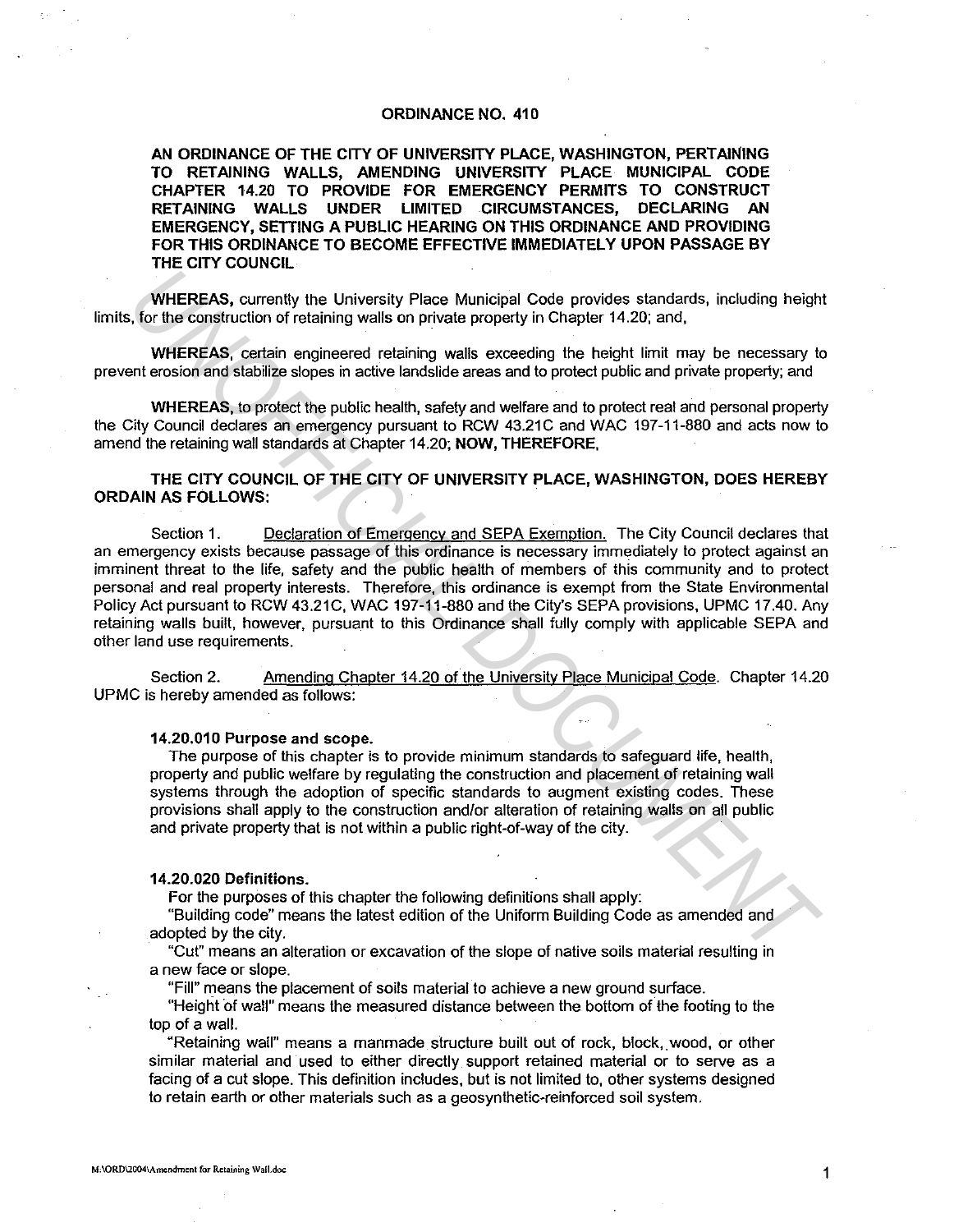### **14.20.030 Permit requirement.**

It shall be unlawful to construct, enlarge, alter, repair or demolish any retaining wall without a building permit from the city's permit center. The application, submittal, permitting and inspection requirements for retaining walls shall be as specified in the building code and other city codes and ordinances.

#### **14.20.040 Exemptions.**

A. Retaining walls with a height of wall not exceeding four feet are exempt from this chapter if:

1. The wall is set back from any adjacent property lines or structures at a minimum distance equal to the height of the wall;

2. The material retained by the wall slopes up and away from the wall at a ratio not exceeding one foot vertical per two feet horizontal distance; and

3. The wall is not supporting a surcharge.

B. Emergency repairs required to stabilize slopes in existing active landslide areas may exceed the height limits set forth in this Chapter provided the Building Official determines the following criteria are met

1. The repairs meet the requirements of Chapter 14.05 UPMC; and

2. An imminent danger of slope failure exists that will threaten life or the safety of existing upslope or downslope property; and

3. The Building Official certifies that strict compliance with the other provisions of this Chapter is likely to result in insufficient time to complete the repairs to provide for the neccesary stabilization of the active area.

4. The emergency repairs are not necessitated by actions of the applicant or property owner in violation of City codes.

5. The height of the retaining walls are the minimum necessary to stabilize the slope.

#### **14.20.050 Design and construction.**

A. Retaining wall systems shall be designed by a professional engineer licensed to practice in the state of Washington for all loads as specified in the building code and in keeping with nationally recognized standards. Designs shall be based upon sound engineering and geotechnical principles. **Example of the School School School School School School School School School School School School School School School School School School School School School School School School School School School School School Sch** 

B. Maximum Wall Heights.

1. The maximum height of a retaining wall in a fill section shall be limited to eight feet.

2. The maximum height of a retaining wall in a cut section shall be limited to 12 feet. A section that consists of a combination of a cut and a fill shall be considered as a cut; provided, that the fill above the cut is no more than two feet in depth.

3. Where multiple walls are situated in a terrace-like pattern they shall be considered one wall for purposes of determining the height of wall if the horizontal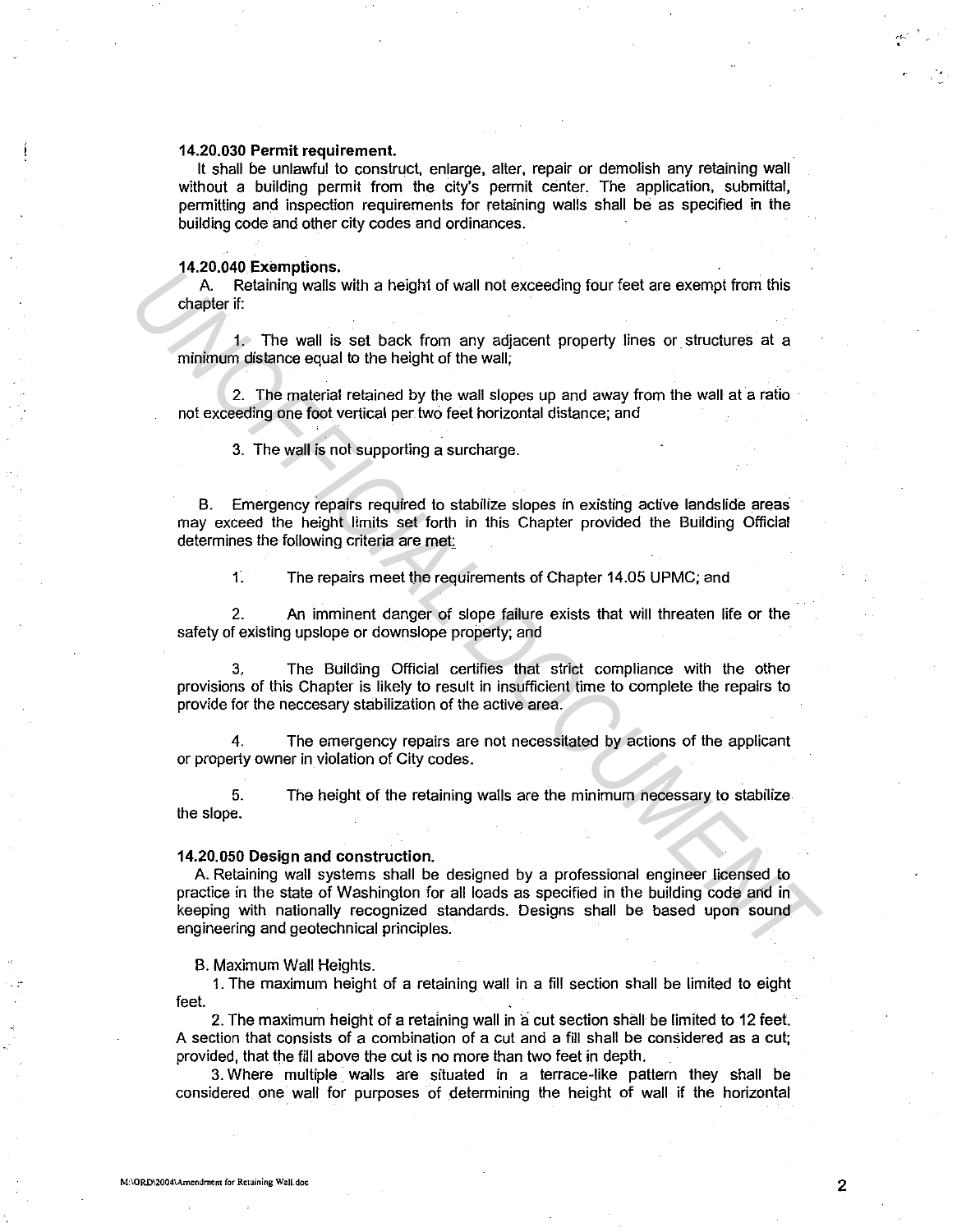separation between adjacent walls is less than or equal to the combined height of the walls.

# **14.20.060 Variances.**

Where there are unique constraints that would prohibit full compliance with the provisions of this chapter and would deny the property owner of use of their property that would be permitted to other properties, a variance may be considered. In these cases, the procedures in UPMC 19.85.030 shall be used.

#### **14.20.070 Appeals.**

Any person or entity aggrieved by any decision or order of the Director under this Chapter may appeal the decision in accordance with the procedures and timelines established in Title 22 UPMC.

### **14.20.080 Conflicts.**

. Where there is a conflict between this chapter and any other code or ordinance of the city, the more specific provisions shall apply.

# **14.20.090 Copy to be available.**

One copy of this chapter shall be available in the office of the city clerk for use and examination by the public.

Section 3. Directing the City Clerk to Set a Hearing on this Ordinance. To the extent that any portion of this ordinance acts as an interim zoning control within the meaning of RCW 35A.63.220 the City Clerk is directed to set a public hearing within sixty days for the purpose of taking testimony about this ordinance and adopting any necessary findings of fact required by law. 14,20.070 Appeals.<br>
Any person or entity aggrieved by any decision or order of the Director under this<br>
Chapter may appeal the decision in accordance with the procedures and timelines<br>
established in Title 22 UPMC.<br>
14.20.

Section 4. Copy to be Available. One copy of this ordinance shall be available in the office of the City Clerk for use and examination by the public.

Section 5. Severability. If any section, sentence, clause, or phrase of this ordinance shall be held to be invalid or unconstitutional by a court of competent jurisdiction, such invalidity or unconstitutionality shall not affect the validity or constitutionality of any other section, sentence, clause, or phrase of this ordinance.

Section 6. Publication and Immediate Effectiveness. This Ordinance, having been enacted by a majority plus one vote of the members of the City Council after the Council declared an emergency, shall be in full force and effect immediately. A summary of this Ordinance consisting of its title shall be published in the official newspaper of the City within five days hereof.

**PASSED BY A VOTE OF A MAJORITY PLUS ONE OF THE CITY COUNCIL ON MARCH 15, 2004.** 

Ken Grassi, Mavor